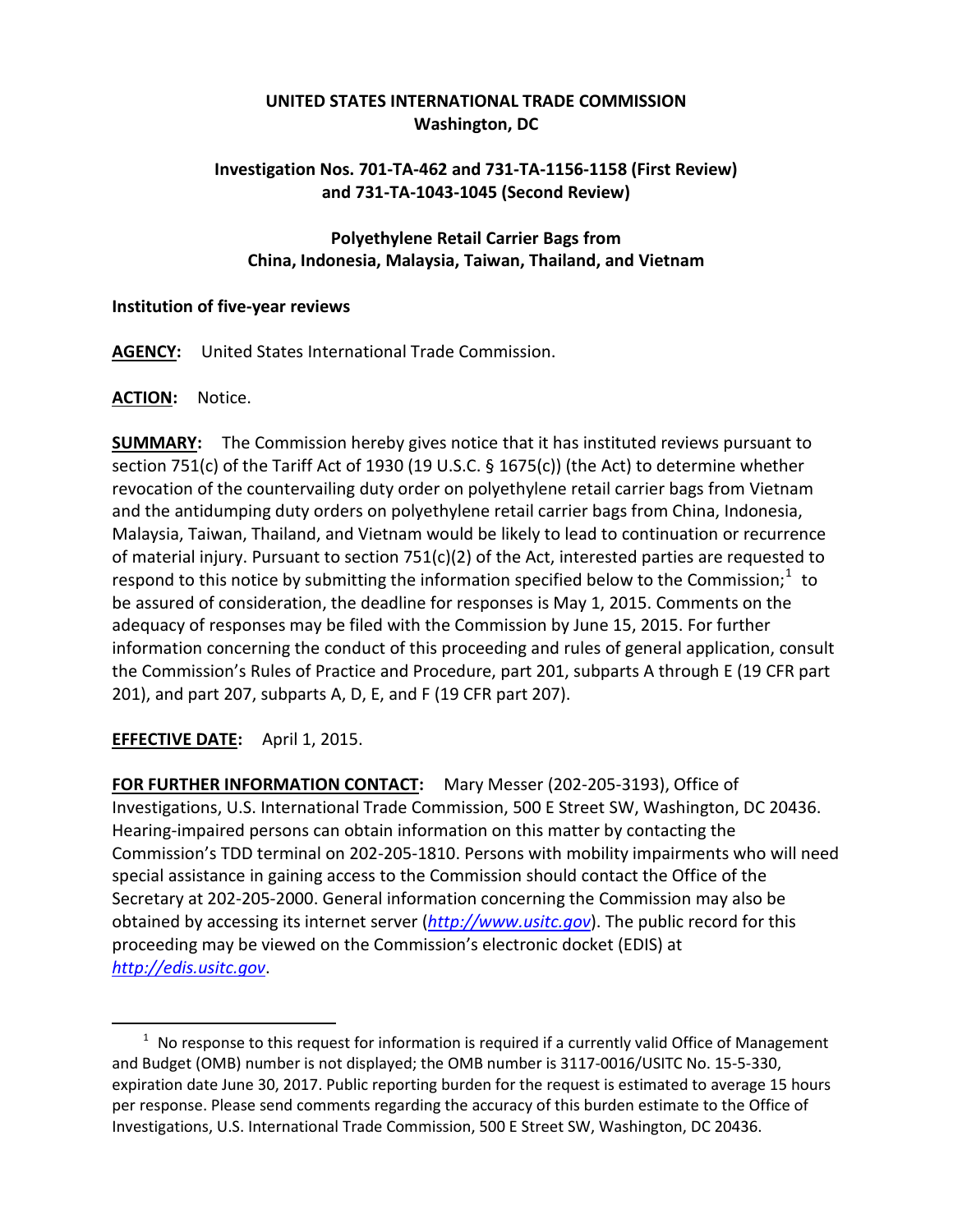### **SUPPLEMENTARY INFORMATION:**

 $\overline{a}$ 

**Background.**--On May 4, 2010, the Department of Commerce issued a countervailing duty order on imports of polyethylene retail carrier bags from Vietnam (75 FR 23670) and antidumping duty orders on imports of polyethylene retail carrier bags from Indonesia, Taiwan, and Vietnam (75 FR 23667). On August 9, 2004, the Department of Commerce issued antidumping duty orders on imports of polyethylene retail carrier bags from China, Malaysia, and Thailand (69 FR 48201, 48203, and 48204). Following first five-year reviews by Commerce and the Commission, effective July 7, 2010, Commerce issued a continuation of the antidumping duty orders on imports of polyethylene retail carrier bags from China, Malaysia, and Thailand (75 FR 38978). The Commission is now conducting first five-year reviews of the orders concerning Indonesia, Taiwan, and Vietnam and second five-year reviews of the orders concerning China, Malaysia, and Thailand to determine whether revocation of the orders would be likely to lead to continuation or recurrence of material injury to the domestic industry within a reasonably foreseeable time.<sup>[2](#page-1-0)</sup> It will assess the adequacy of interested party responses to this notice of institution to determine whether to conduct full or expedited reviews. The Commission's determinations in any expedited reviews will be based on the facts available, which may include information provided in response to this notice.

**Definitions.**--The following definitions apply to these reviews:

- (1) *Subject Merchandise* is the class or kind of merchandise that is within the scope of the five-year reviews, as defined by the Department of Commerce.
- (2) The *Subject Countries* in these reviews are China, Indonesia, Malaysia, Taiwan, Thailand, and Vietnam.
- (3) The *Domestic Like Product* is the domestically produced product or products which are like, or in the absence of like, most similar in characteristics and uses with, the *Subject Merchandise*. In its original determinations concerning Indonesia, Taiwan, and Vietnam, and in its original determinations and its full first five-year review determinations concerning China, Malaysia, and Thailand, the Commission found one *Domestic Like Product* consisting of the continuum of polyethylene retail carrier bags, consistent with Commerce's scope.
- (4) The *Domestic Industry* is the U.S. producers as a whole of the *Domestic Like Product*, or those producers whose collective output of the *Domestic Like Product* constitutes a major proportion of the total domestic production of the product. In its original determinations concerning Indonesia, Taiwan, and

<span id="page-1-0"></span> $2$  With respect to the orders on polyethylene retail carrier bags from China, Malaysia, and Thailand, Commerce published notification concerning the advancement of the initiation date of these five-year reviews from June 1, 2015 to April 1, 2015, upon determining that the initiation of the reviews for all of the orders concerning polyethylene retail carrier bags on the same date would promote administrative efficiency. *Antidumping or Countervailing Duty Order, Finding, or Suspended Investigation; Advance Notification of Sunset Reviews*, 80 FR 11171, March 2, 2015.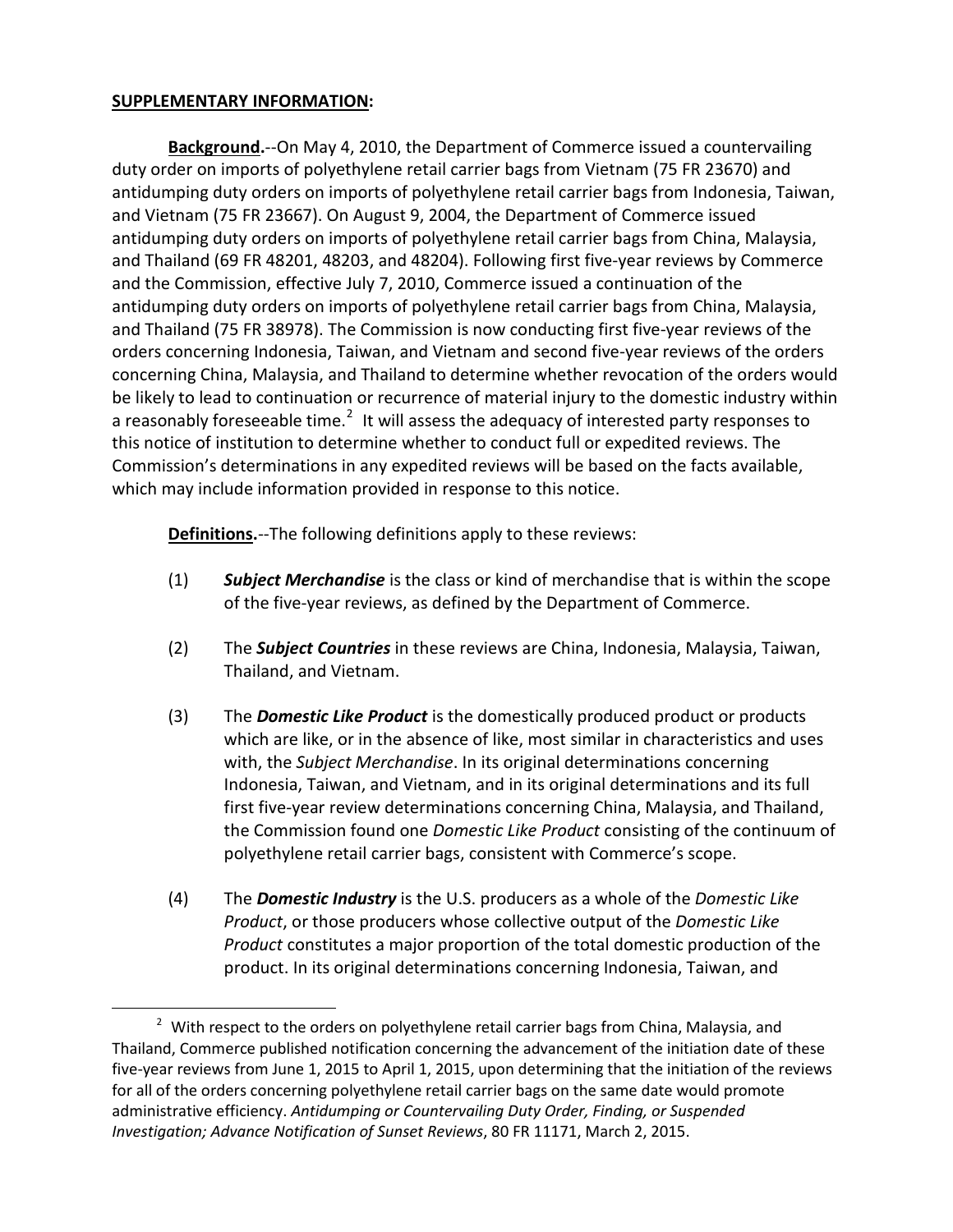Vietnam, and in its original determinations and its full first five-year review determinations concerning China, Malaysia, and Thailand, the Commission found a single *Domestic Industry* consisting of all U.S. producers of polyethylene retail carrier bags.

(5) An *Importer* is any person or firm engaged, either directly or through a parent company or subsidiary, in importing the *Subject Merchandise* into the United States from a foreign manufacturer or through its selling agent.

**Participation in the proceeding and public service list.**--Persons, including industrial users of the *Subject Merchandise* and, if the merchandise is sold at the retail level, representative consumer organizations, wishing to participate in the proceeding as parties must file an entry of appearance with the Secretary to the Commission, as provided in section 201.11(b)(4) of the Commission's rules, no later than 21 days after publication of this notice in the *Federal Register*. The Secretary will maintain a public service list containing the names and addresses of all persons, or their representatives, who are parties to the proceeding.

Former Commission employees who are seeking to appear in Commission five-year reviews are advised that they may appear in a review even if they participated personally and substantially in the corresponding underlying original investigation or an earlier review of the same underlying investigation. The Commission's designated agency ethics official has advised that a five-year review is not the same particular matter as the underlying original investigation, and a five-year review is not the same particular matter as an earlier review of the same underlying investigation for purposes of 18 U.S.C. § 207, the post employment statute for Federal employees, and Commission rule 201.15(b) (19 CFR § 201.15(b)), 79 FR 3246 (Jan. 17, 2014), 73 FR 24609 (May 5, 2008). Consequently, former employees are not required to seek Commission approval to appear in a review under Commission rule 19 CFR § 201.15, even if the corresponding underlying original investigation or an earlier review of the same underlying investigation was pending when they were Commission employees. For further ethics advice on this matter, contact Carol McCue Verratti, Deputy Agency Ethics Official, at 202-205-3088.

**Limited disclosure of business proprietary information (BPI) under an administrative protective order (APO) and APO service list.**--Pursuant to section 207.7(a) of the Commission's rules, the Secretary will make BPI submitted in this proceeding available to authorized applicants under the APO issued in the proceeding, provided that the application is made no later than 21 days after publication of this notice in the *Federal Register*. Authorized applicants must represent interested parties, as defined in 19 U.S.C. § 1677(9), who are parties to the proceeding. A separate service list will be maintained by the Secretary for those parties authorized to receive BPI under the APO.

**Certification.**--Pursuant to section 207.3 of the Commission's rules, any person submitting information to the Commission in connection with this proceeding must certify that the information is accurate and complete to the best of the submitter's knowledge. In making the certification, the submitter will be deemed to consent, unless otherwise specified, for the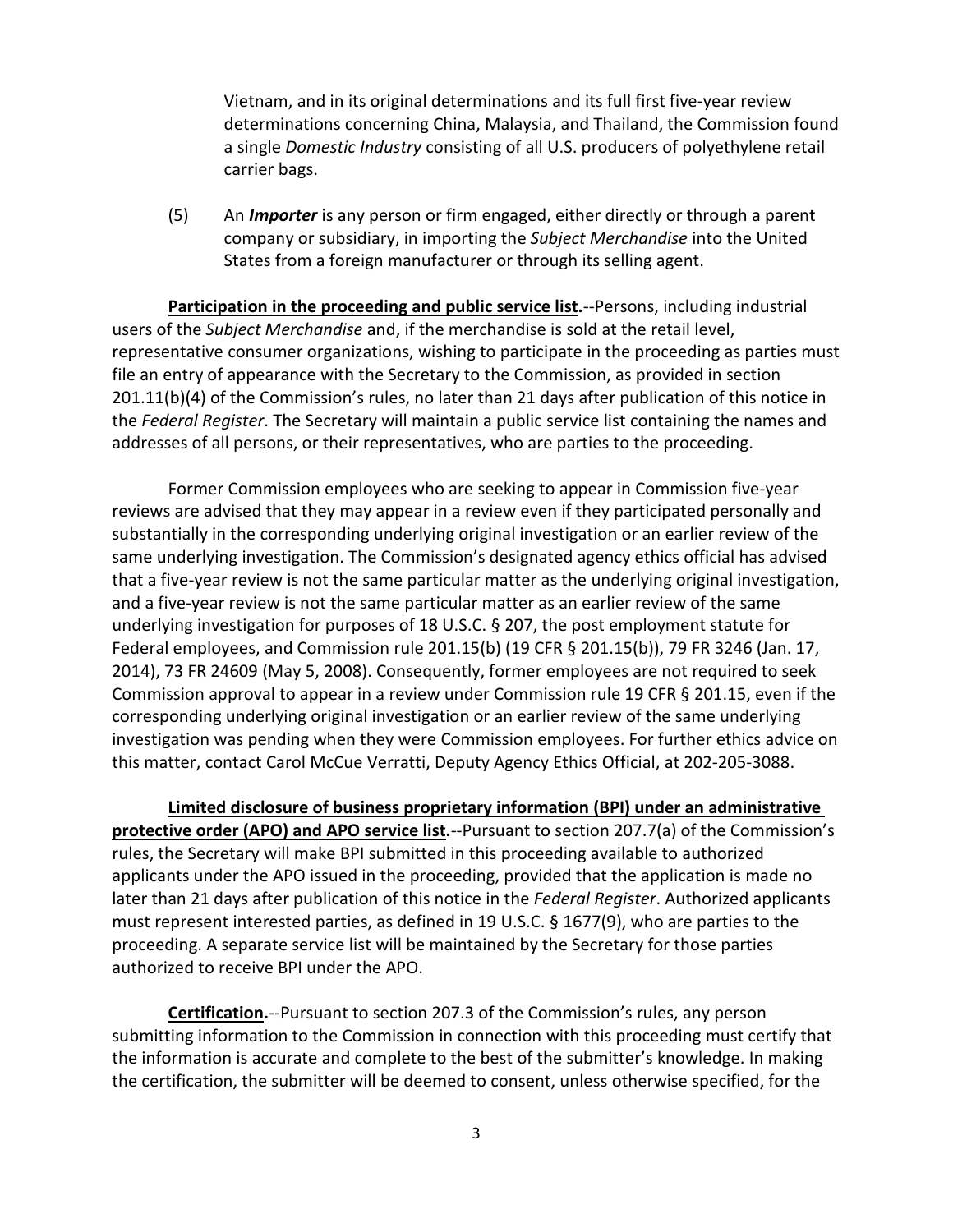Commission, its employees, and contract personnel to use the information provided in any other reviews or investigations of the same or comparable products which the Commission conducts under Title VII of the Act, or in internal audits and investigations relating to the programs and operations of the Commission pursuant to 5 U.S.C. Appendix 3.

**Written submissions.**--Pursuant to section 207.61 of the Commission's rules, each interested party response to this notice must provide the information specified below. The deadline for filing such responses is May 1, 2015. Pursuant to section 207.62(b) of the Commission's rules, eligible parties (as specified in Commission rule 207.62(b)(1)) may also file comments concerning the adequacy of responses to the notice of institution and whether the Commission should conduct expedited or full reviews. The deadline for filing such comments is June 15, 2015. All written submissions must conform with the provisions of sections 201.8 and 207.3 of the Commission's rules and any submissions that contain BPI must also conform with the requirements of sections 201.6 and 207.7 of the Commission's rules. Please be aware that the Commission's rules with respect to filing have changed. The most recent amendments took effect on July 25, 2014. *See* 79 Fed. Reg. 35920 (June 25, 2014), and the revised Commission Handbook on E-filing, available from the Commission's website at [http://edis.usitc.gov.](http://edis.usitc.gov/) Also, in accordance with sections 201.16(c) and 207.3 of the Commission's rules, each document filed by a party to the proceeding must be served on all other parties to the proceeding (as identified by either the public or APO service list as appropriate), and a certificate of service must accompany the document (if you are not a party to the proceeding you do not need to serve your response).

**Inability to provide requested information.**--Pursuant to section 207.61(c) of the Commission's rules, any interested party that cannot furnish the information requested by this notice in the requested form and manner shall notify the Commission at the earliest possible time, provide a full explanation of why it cannot provide the requested information, and indicate alternative forms in which it can provide equivalent information. If an interested party does not provide this notification (or the Commission finds the explanation provided in the notification inadequate) and fails to provide a complete response to this notice, the Commission may take an adverse inference against the party pursuant to section 776(b) of the Act (19 U.S.C. § 1677e(b)) in making its determinations in the reviews.

**INFORMATION TO BE PROVIDED IN RESPONSE TO THIS NOTICE OF INSTITUTION:** If you are a domestic producer, union/worker group, or trade/business association; import/export *Subject Merchandise* from more than one *Subject Country*; or produce *Subject Merchandise* in more than one *Subject Country*, you may file a single response. If you do so, please ensure that your response to each question includes the information requested for each pertinent *Subject Country.* As used below, the term "firm" includes any related firms.

(1) The name and address of your firm or entity (including World Wide Web address) and name, telephone number, fax number, and E-mail address of the certifying official.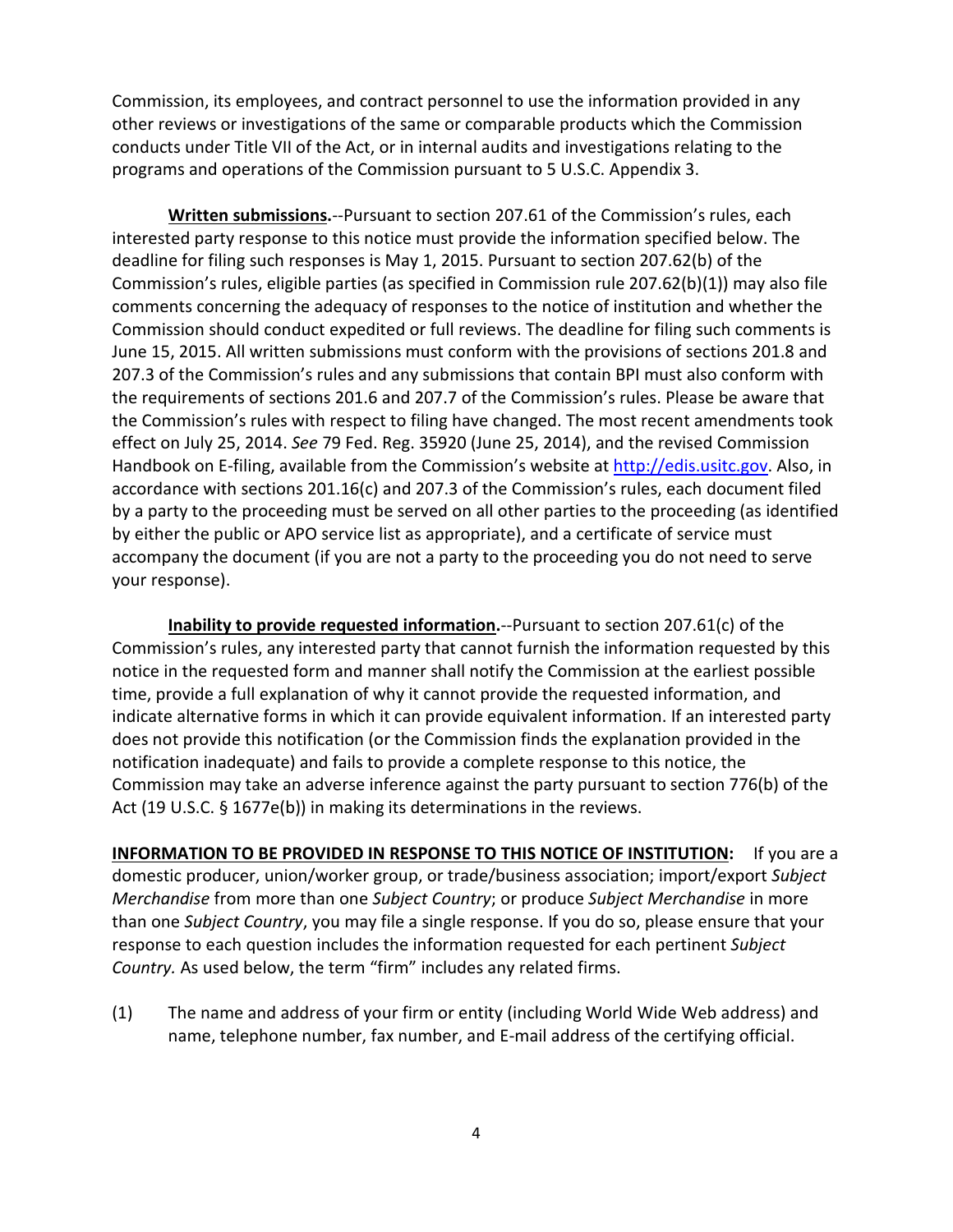- (2) A statement indicating whether your firm/entity is a U.S. producer of the *Domestic Like Product*, a U.S. union or worker group, a U.S. importer of the *Subject Merchandise*, a foreign producer or exporter of the *Subject Merchandise*, a U.S. or foreign trade or business association, or another interested party (including an explanation). If you are a union/worker group or trade/business association, identify the firms in which your workers are employed or which are members of your association.
- (3) A statement indicating whether your firm/entity is willing to participate in this proceeding by providing information requested by the Commission.
- (4) A statement of the likely effects of the revocation of the antidumping and countervailing duty orders on the *Domestic Industry* in general and/or your firm/entity specifically. In your response, please discuss the various factors specified in section 752(a) of the Act (19 U.S.C. § 1675a(a)) including the likely volume of subject imports, likely price effects of subject imports, and likely impact of imports of *Subject Merchandise* on the *Domestic Industry*.
- (5) A list of all known and currently operating U.S. producers of the *Domestic Like Product*. Identify any known related parties and the nature of the relationship as defined in section 771(4)(B) of the Act (19 U.S.C. § 1677(4)(B)).
- (6) A list of all known and currently operating U.S. importers of the *Subject Merchandise* and producers of the *Subject Merchandise* in each *Subject Country* that currently export or have exported *Subject Merchandise* to the United States or other countries after 2008.
- (7) A list of 3-5 leading purchasers in the U.S. market for the *Domestic Like Product* and the *Subject Merchandise* (including street address, World Wide Web address, and the name, telephone number, fax number, and E-mail address of a responsible official at each firm).
- (8) A list of known sources of information on national or regional prices for the *Domestic Like Product* or the *Subject Merchandise* in the U.S. or other markets.
- (9) If you are a U.S. producer of the *Domestic Like Product*, provide the following information on your firm's operations on that product during calendar year 2014, except as noted (report quantity data in number of bags and value data in U.S. dollars, f.o.b. plant). If you are a union/worker group or trade/business association, provide the information, on an aggregate basis, for the firms in which your workers are employed/which are members of your association.
	- (a) Production (quantity) and, if known, an estimate of the percentage of total U.S. production of the *Domestic Like Product* accounted for by your firm's(s') production;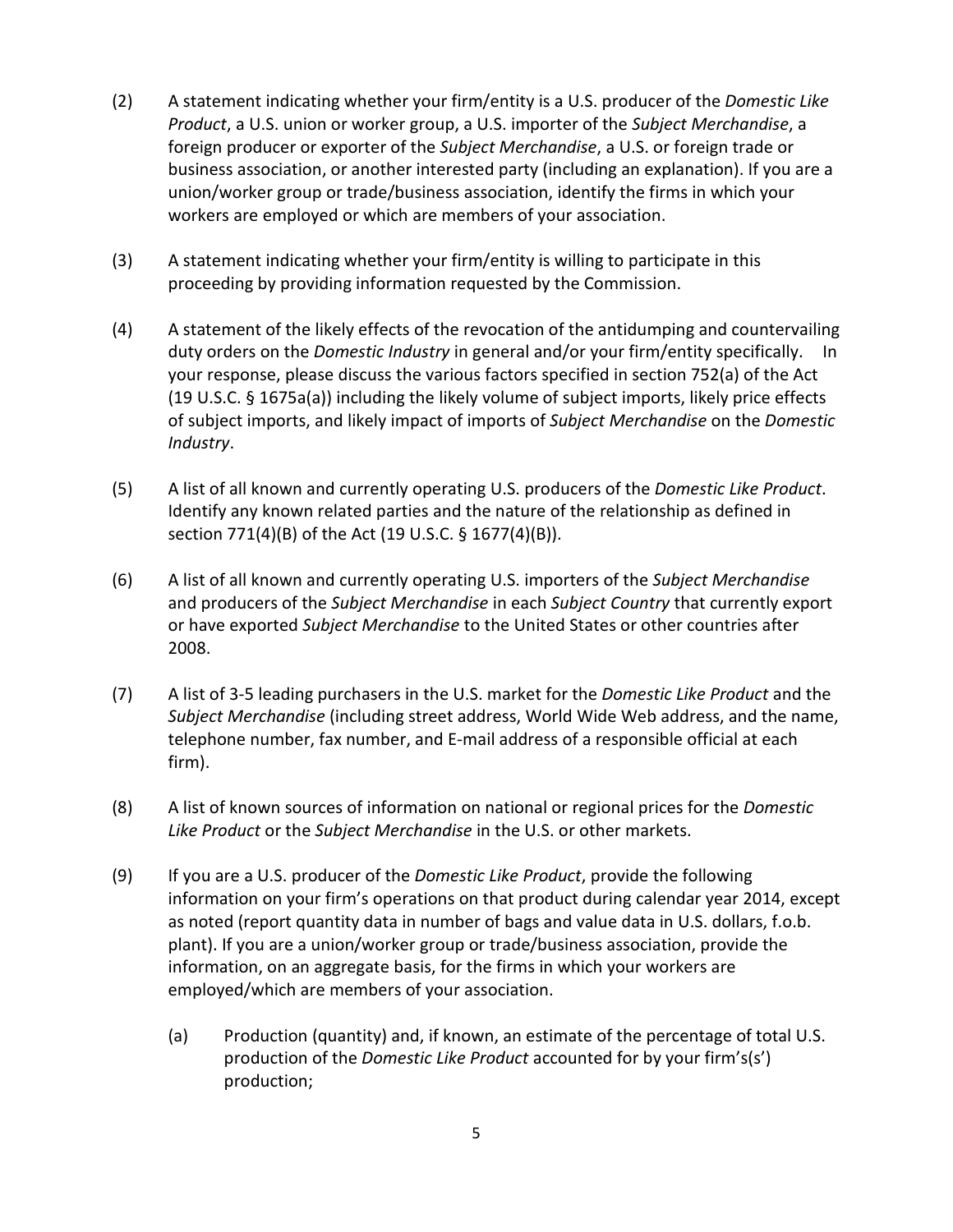- (b) Capacity (quantity) of your firm to produce the *Domestic Like Product* (i.e., the level of production that your establishment(s) could reasonably have expected to attain during the year, assuming normal operating conditions (using equipment and machinery in place and ready to operate), normal operating levels (hours per week/weeks per year), time for downtime, maintenance, repair, and cleanup, and a typical or representative product mix);
- (c) the quantity and value of U.S. commercial shipments of the *Domestic Like Product* produced in your U.S. plant(s);
- (d) the quantity and value of U.S. internal consumption/company transfers of the *Domestic Like Product* produced in your U.S. plant(s); and
- (e) the value of (i) net sales, (ii) cost of goods sold (COGS), (iii) gross profit, (iv) selling, general and administrative (SG&A) expenses, and (v) operating income of the *Domestic Like Product* produced in your U.S. plant(s) (include both U.S. and export commercial sales, internal consumption, and company transfers) for your most recently completed fiscal year (identify the date on which your fiscal year ends).
- (10) If you are a U.S. importer or a trade/business association of U.S. importers of the *Subject Merchandise* from any *Subject Country*, provide the following information on your firm's(s') operations on that product during calendar year 2014 (report quantity data in number of bags and value data in U.S. dollars). If you are a trade/business association, provide the information, on an aggregate basis, for the firms which are members of your association.
	- (a) The quantity and value (landed, duty-paid but not including antidumping or countervailing duties) of U.S. imports and, if known, an estimate of the percentage of total U.S. imports of *Subject Merchandise* from each *Subject Country* accounted for by your firm's(s') imports;
	- (b) the quantity and value (f.o.b. U.S. port, including antidumping and/or countervailing duties) of U.S. commercial shipments of *Subject Merchandise* imported from each *Subject Country*; and
	- (c) the quantity and value (f.o.b. U.S. port, including antidumping and/or countervailing duties) of U.S. internal consumption/company transfers of *Subject Merchandise* imported from each *Subject Country*.
- (11) If you are a producer, an exporter, or a trade/business association of producers or exporters of the *Subject Merchandise* in any *Subject Country*, provide the following information on your firm's(s') operations on that product during calendar year 2014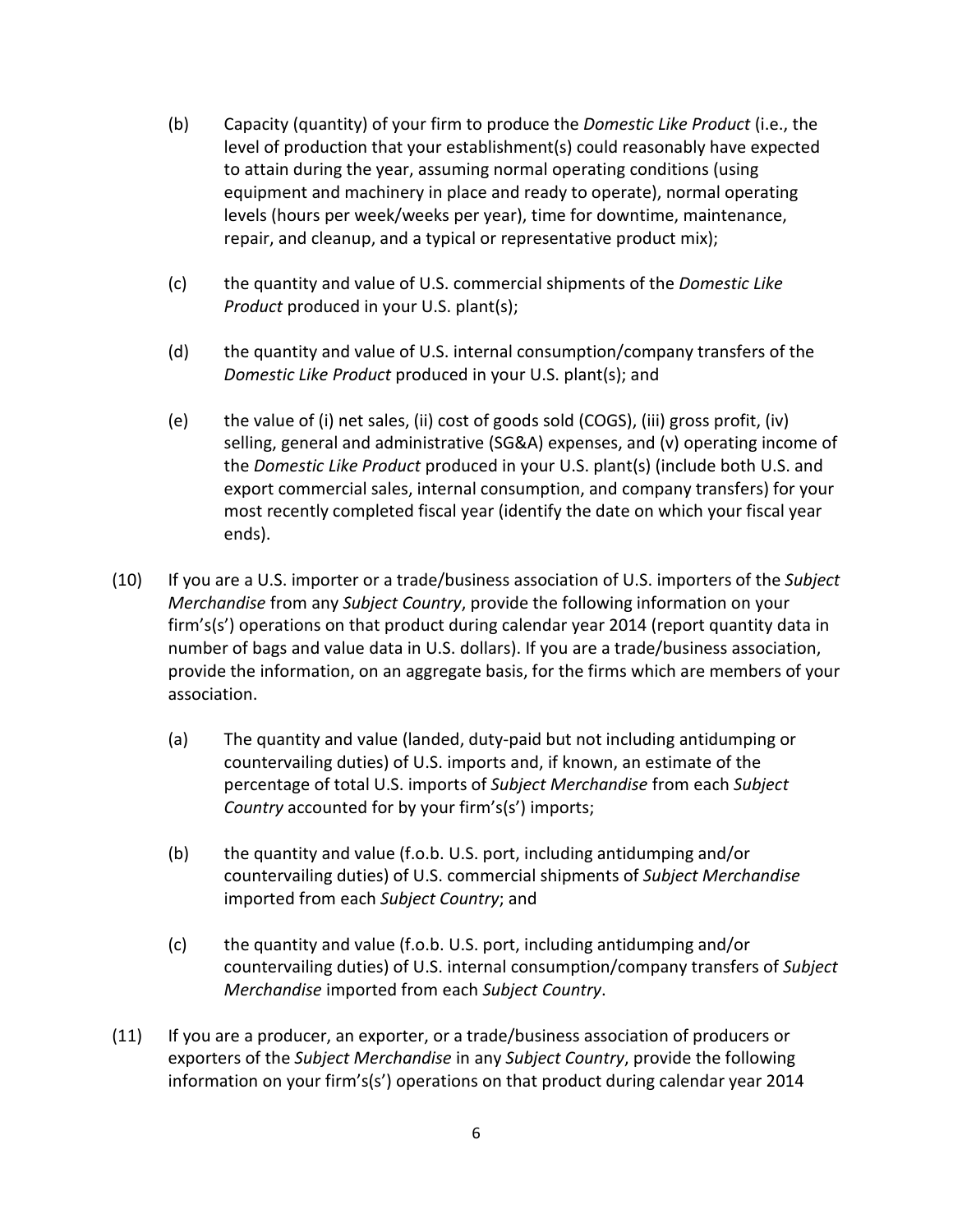(report quantity data in number of bags and value data in U.S. dollars, landed and duty-paid at the U.S. port but not including antidumping or countervailing duties). If you are a trade/business association, provide the information, on an aggregate basis, for the firms which are members of your association.

- (a) Production (quantity) and, if known, an estimate of the percentage of total production of *Subject Merchandise* in each *Subject Country* accounted for by your firm's(s') production;
- (b) Capacity (quantity) of your firm(s) to produce the *Subject Merchandise* in each *Subject Country* (i.e., the level of production that your establishment(s) could reasonably have expected to attain during the year, assuming normal operating conditions (using equipment and machinery in place and ready to operate), normal operating levels (hours per week/weeks per year), time for downtime, maintenance, repair, and cleanup, and a typical or representative product mix); and
- (c) the quantity and value of your firm's(s') exports to the United States of *Subject Merchandise* and, if known, an estimate of the percentage of total exports to the United States of *Subject Merchandise* from each *Subject Country* accounted for by your firm's(s') exports.
- (12) Identify significant changes, if any, in the supply and demand conditions or business cycle for the *Domestic Like Product* that have occurred in the United States or in the market for the *Subject Merchandise* in each *Subject Country* after 2008, and significant changes, if any, that are likely to occur within a reasonably foreseeable time. Supply conditions to consider include technology; production methods; development efforts; ability to increase production (including the shift of production facilities used for other products and the use, cost, or availability of major inputs into production); and factors related to the ability to shift supply among different national markets (including barriers to importation in foreign markets or changes in market demand abroad). Demand conditions to consider include end uses and applications; the existence and availability of substitute products; and the level of competition among the *Domestic Like Product* produced in the United States, *Subject Merchandise* produced in each *Subject Country*, and such merchandise from other countries.
- (13) **(OPTIONAL)** A statement of whether you agree with the above definitions of the *Domestic Like Product* and *Domestic Industry*; if you disagree with either or both of these definitions, please explain why and provide alternative definitions.